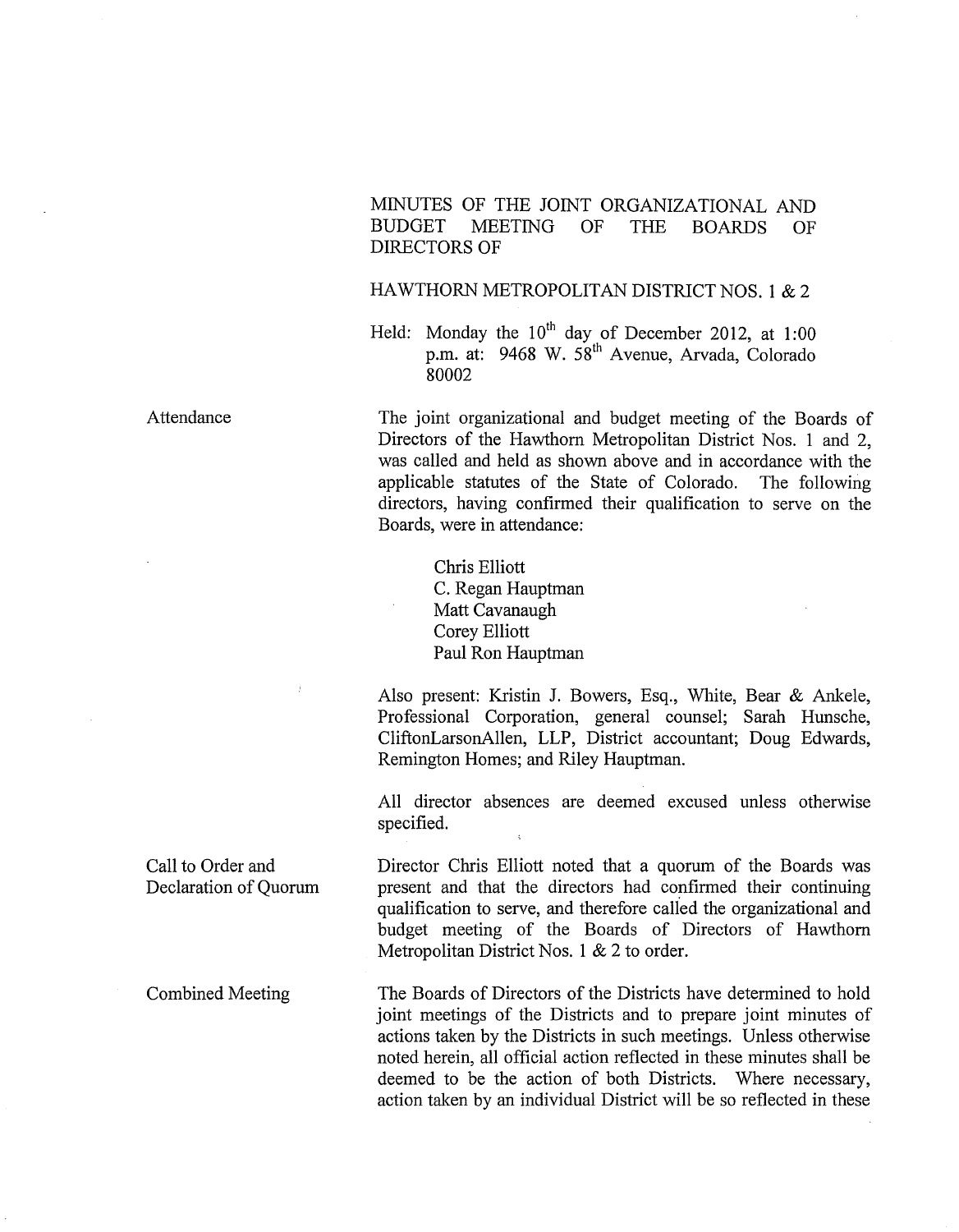minutes.

| Disclosure Matters                                                                | Ms. Bowers advised the Boards that pursuant to Colorado law,<br>certain disclosures by the directors may be required prior to<br>taking official action at the meeting. The Directors reviewed the<br>agenda for the meeting, following which each Board member<br>confirmed the contents of any written disclosure previously made<br>stating the fact and summary nature of any matters as required<br>under Colorado law to permit official action to be taken at the<br>meeting. Additionally, the Boards determined that<br>the<br>participation of the members present was necessary to obtain a<br>quorum or otherwise enable the Boards to act. |  |  |  |
|-----------------------------------------------------------------------------------|---------------------------------------------------------------------------------------------------------------------------------------------------------------------------------------------------------------------------------------------------------------------------------------------------------------------------------------------------------------------------------------------------------------------------------------------------------------------------------------------------------------------------------------------------------------------------------------------------------------------------------------------------------|--|--|--|
|                                                                                   | Written disclosures of conflicts of interest were filed with the<br>Secretary of State at least 72 hours prior to the meeting.                                                                                                                                                                                                                                                                                                                                                                                                                                                                                                                          |  |  |  |
| Agenda                                                                            | Ms. Bowers presented the proposed agenda to the Boards.<br>Following discussion, upon motion duly made by Director Chris<br>Elliott and seconded by Director Regan Hauptman, the Boards<br>unanimously approved the agenda, as amended.                                                                                                                                                                                                                                                                                                                                                                                                                 |  |  |  |
| <b>Public Comment</b>                                                             | None.                                                                                                                                                                                                                                                                                                                                                                                                                                                                                                                                                                                                                                                   |  |  |  |
| <b>Organizational Matters</b>                                                     |                                                                                                                                                                                                                                                                                                                                                                                                                                                                                                                                                                                                                                                         |  |  |  |
| Appointment of Officers                                                           | Following discussion, upon motion duly made by Director Chris<br>Elliott and seconded by Director Cavanaugh, the Boards<br>unanimously voted to place the directors in the following<br>positions:                                                                                                                                                                                                                                                                                                                                                                                                                                                      |  |  |  |
|                                                                                   | Chris Elliott, President<br>C. Regan Hauptman, Vice President<br>Paul Ron Hauptman, Treasurer<br>Matt Cavanaugh, Secretary<br>Corey Elliott, Assistant Secretary                                                                                                                                                                                                                                                                                                                                                                                                                                                                                        |  |  |  |
| <b>Adopt Resolution</b><br><b>Establishing Meeting Date,</b><br>Time and Location | Ms. Bowers presented the proposed Resolution Establishing<br>Meeting Date, Time and Location to the Boards. Following<br>discussion, upon motion duly made by Director Corey Elliott and<br>seconded by Director Regan Hauptman, the Boards unanimously<br>adopted the Resolution and established that regular meetings will<br>be held on the first Monday of each month at 1:30 p.m. at 9468<br>W. 58 <sup>th</sup> Avenue, Arvada, CO 80002.                                                                                                                                                                                                         |  |  |  |
| <b>Adopt Resolution</b><br>Designating the 72-hour<br>Notice and 24-hour Notice   | Ms. Bowers presented the proposed Resolution Designating the 72-<br>hour Notice and 24-hour Notice Posting Places to the Boards.<br>Following discussion, upon motion duly made by Director Regan                                                                                                                                                                                                                                                                                                                                                                                                                                                       |  |  |  |

 $\bar{z}$ 

 $\vec{z}$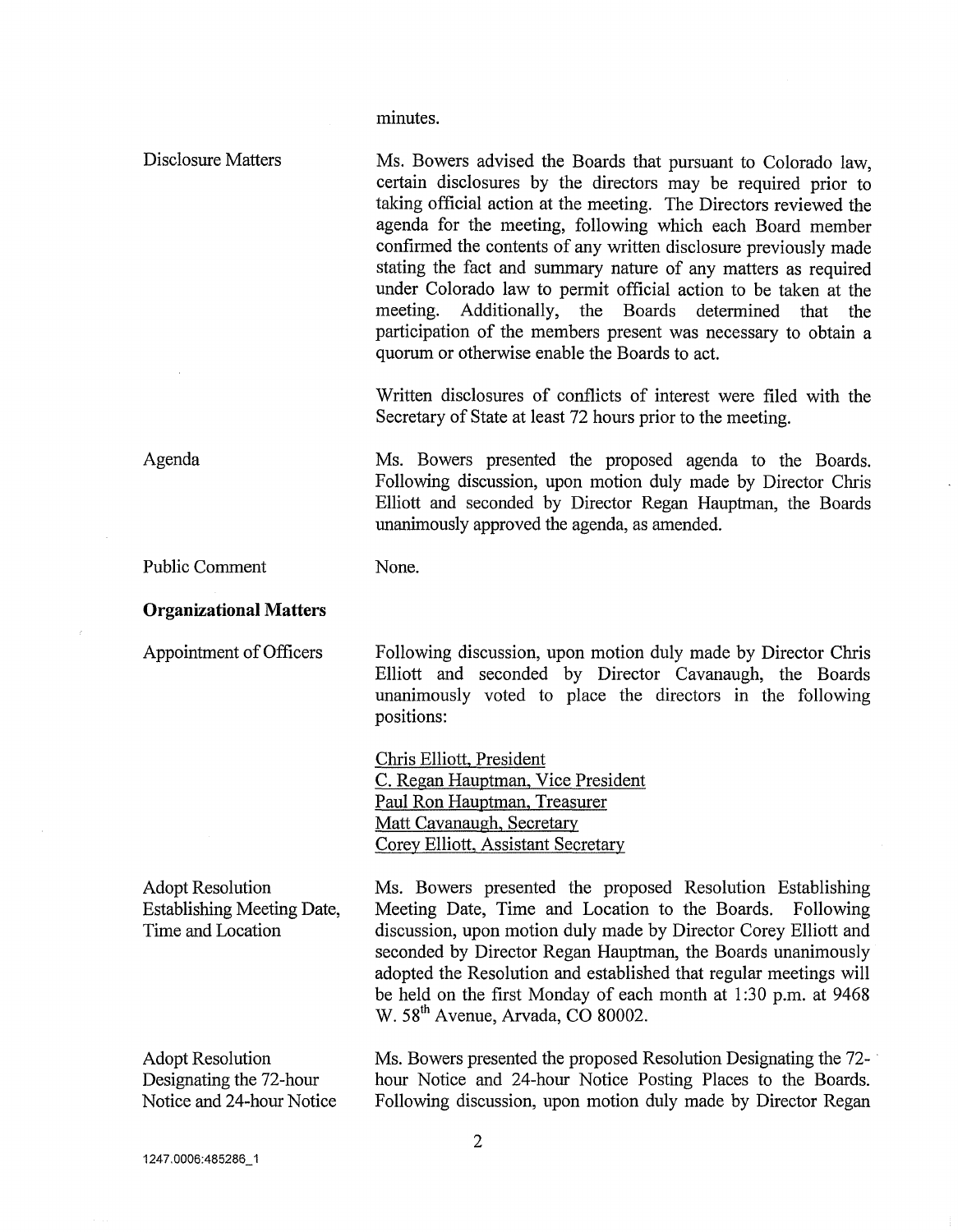| Posting Place.                                                                                                                                          | Hauptman and seconded by Director Chris Elliott, the Boards<br>unanimously adopted the Resolution and designated Director<br>Cavanaugh as the person responsible for posting such notices.                                                                                                                                                           |  |
|---------------------------------------------------------------------------------------------------------------------------------------------------------|------------------------------------------------------------------------------------------------------------------------------------------------------------------------------------------------------------------------------------------------------------------------------------------------------------------------------------------------------|--|
| <b>Federal Employer</b><br>Identification Numbers,<br>Colorado Sales Tax<br>Exemption Numbers, PDPA<br><b>Numbers</b>                                   | Ms. Bowers presented the applications for FEIN, Sales Tax<br>Exemption Numbers and PDPA Numbers to the Boards. Following<br>discussion, upon motion duly made by Director Chris Elliott and<br>seconded by Director Regan Hauptman, the Boards unanimously<br>approved the applications.                                                             |  |
| Discuss Payment of Director<br>Fees                                                                                                                     | Following discussion, upon motion duly made by Director Chris<br>Elliot and seconded by Director Regan Hauptman, the Boards<br>unanimously determined to waive the payment of director fees.                                                                                                                                                         |  |
| <b>Insurance Coverage</b>                                                                                                                               |                                                                                                                                                                                                                                                                                                                                                      |  |
| Director Liability Issues-<br><b>Public Official Surety Bonds</b><br>& General Liability<br>Coverage                                                    | The Boards reviewed the General Liability Schedule and Surety<br>Bonds. Following discussion, upon motion duly made by Director<br>Chris Elliott and seconded by Director Regan Hauptman, the<br>Boards unanimously approved the bonds and general liability<br>coverage.                                                                            |  |
| Discuss Requirement for<br>Carrying or Opting Out of<br>Worker's Compensation<br>Insurance                                                              | Following discussion, upon motion duly made by Director Chris<br>Elliott and seconded by Director Regan Hauptman, the Boards<br>determined to provide worker's compensation insurance coverage.                                                                                                                                                      |  |
| <b>Consider Resolution</b><br>Approving an<br>Intergovernmental<br>Agreement with SDA<br>Property and Liability Pool<br>Insurance and SDA<br>Membership | Ms. Bowers presented the proposed Resolution Approving an<br>Intergovernmental Agreement with SDA Property and Liability<br>Pool Insurance and SDA Membership to the Boards. Following<br>discussion, upon motion duly made by Director Chris Elliott and<br>seconded by Director Regan Hauptman, the Boards unanimously<br>approved the Resolution. |  |
| <b>Agency Services Agreement</b><br>with T. Charles Wilson<br><b>Insurance Service</b>                                                                  | Ms. Bowers presented the proposed Agency Services Agreement<br>with T. Charles Wilson Insurance Service to the Boards for<br>consideration. Following discussion, upon motion duly made by<br>Director Chris Elliott and seconded by Director Regan Hauptman,<br>the Agreement was unanimously approved.                                             |  |
| <b>Engagement of Consultants</b>                                                                                                                        |                                                                                                                                                                                                                                                                                                                                                      |  |
| Consider Engagement of<br>General Counsel                                                                                                               | Ms. Bowers presented the proposed engagement letter with<br>White, Bear & Ankele, Professional Corporation.<br>Following<br>discussion, upon motion duly made by Director Chris Elliott and<br>seconded by Director Regan Hauptman, the Boards unanimously                                                                                           |  |
| 3                                                                                                                                                       |                                                                                                                                                                                                                                                                                                                                                      |  |

 $\mathcal{A}^{\mathcal{A}}$ 

 $\sim$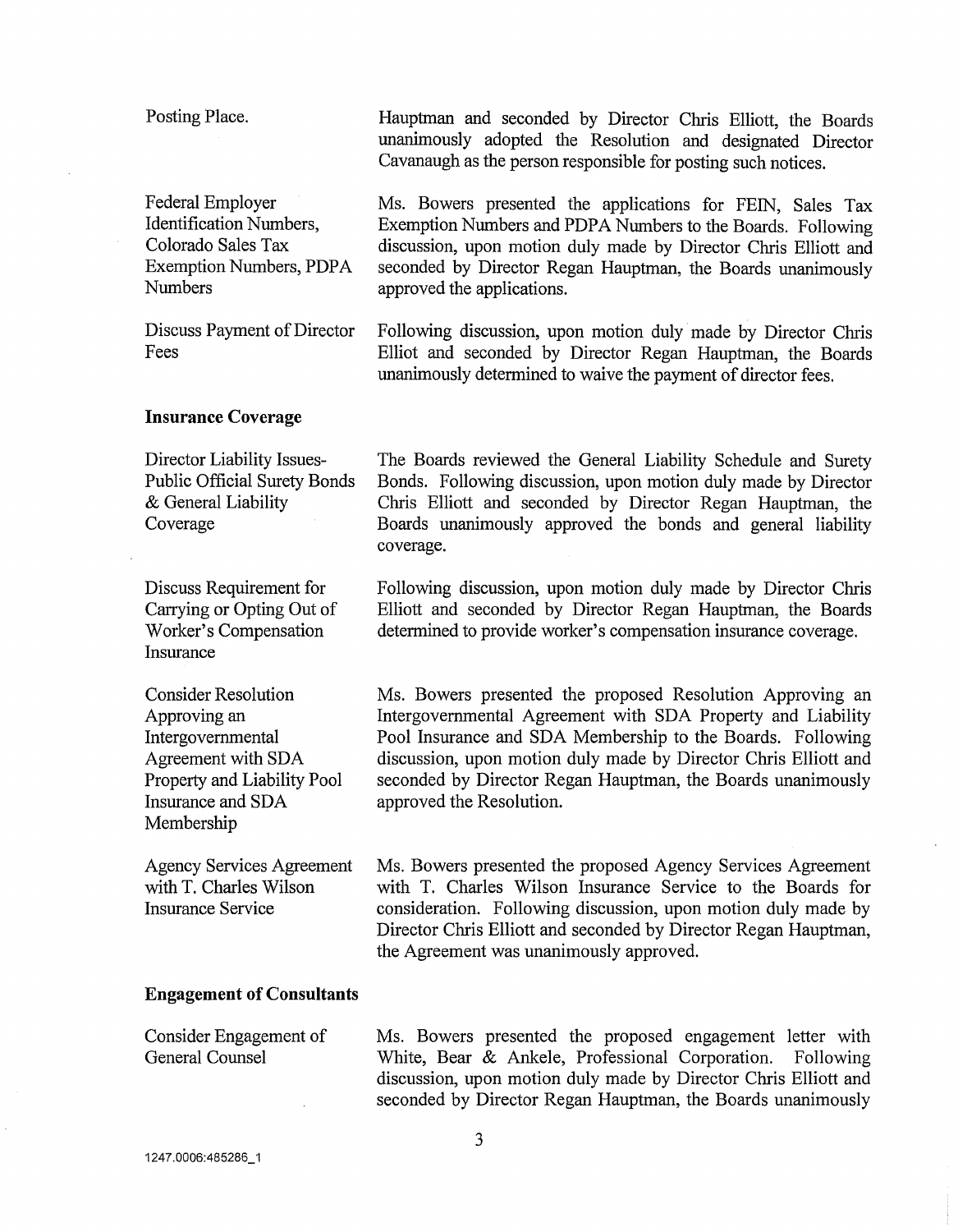approved the engagement of White, Bear & Ankele, P.C. as General Counsel.

Consider Engagement of Accountant Ms. Hunsche presented the proposed engagement letter with CliftonLarsonAllen, LLP. Following discussion, upon motion duly made by Director Chris Elliott and seconded by Director Regan Hauptman, the Boards unanimously approved the engagement of CliftonLarsonAllen, LLP as the District Accountant.

Consider Engagement of Facilities/District Manager Deferred.

Consider Engagement of District Engineer

Consider Engagement of AldermanBemstein (District No. 1)

It was determined that a District engineer was not needed at this time.

Ms. Bowers presented the proposed engagement letter with AldermanBemstein to District No. 1. Following discussion, upon motion duly made by Director Chris Elliott and seconded by Director Regan Hauptman, the Board of District No. 1 unanimously approved the engagement of AldermanBemstein.

## **Legal Matters**

Consider Approval of Indemnification Resolution Ms. Bowers presented the proposed Indemnification Resolution to the Boards for consideration. Following discussion, upon motion duly made by Director Regan Hauptman and seconded by Director Cavanaugh, the Boards unanimously approved the Resolution.

Consider Approval of 2012 Organizational Matters Resolution Ms. Bowers presented the proposed 2012 Organizational Matters Resolution to the the Boards. Following discussion, upon motion duly made by Director Cavanaugh and seconded by Director Regan Hauptman, the Resolution was approved unanimously by the Boards.

Consider Approval of 2013 Annual Administrative Resolution Ms. Bowers presented the proposed 2013 Annual Administrative Resolution to the Boards for approval. Following discussion, upon motion duly made by Director Cavanaugh and seconded by Director Regan Hauptman, the Boards unanimously approved the Resolution.

Public Records Policy Ms. Bowers presented the proposed Public Records Policy to the Boards. Following discussion, upon motion duly made by Director Regan Hauptman and seconded by Director Cavanaugh, the policy was approved unanimously.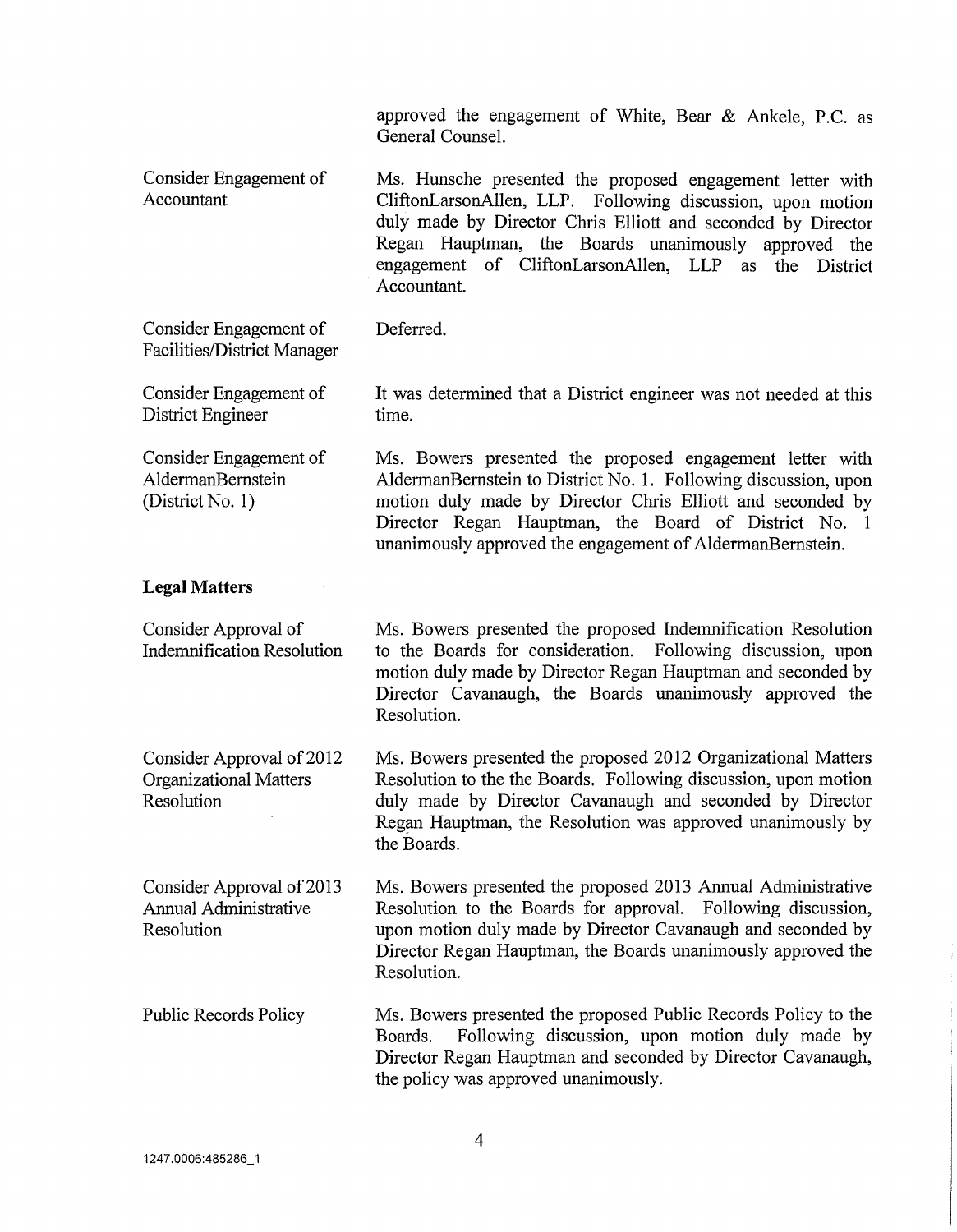| Records Retention Policy | Ms. Bowers presented the proposed Records Retention Policy to   |
|--------------------------|-----------------------------------------------------------------|
|                          | the Boards for consideration. Following discussion, upon motion |
|                          | duly made by Director Regan Hauptman and seconded by            |
|                          | Director Chris Elliott, the Boards unanimously approved the     |
|                          | policy.                                                         |

Public and Executive Session The Boards engaged in general discussion regarding the public and<br>Meeting Procedure executive session meeting procedures and statutory requirements executive session meeting procedures and statutory requirements

unanimously approved the agreement.

Infrastructure Acquisition and Reimbursement Agreement with Golden Peaks, LLC

Funding and Reimbursement Agreement (Operations and Maintenance) with Golden Peaks, LLC

Intergovernmental Agreement with North Table Mountain Water and Sanitation District (District No. 1)

Resolution of Necessity for the Acquisition of an Easement, Temporary Construction Easement and Right-of-way Interest in Certain Real Property Owned by North Table Mountain Estates Homeowners' Association (District No. 1)

Resolution Imposing a Working Capital Fee

Resolution Imposing a General Operations Fee Ms. Bowers presented the proposed Infrastructure Acquisition and Reimbursement Agreement with Golden Peaks, LLC to the Boards. Following discussion, upon motion duly made by Director Chris

Elliott and seconded by Director Cavanaugh, the Boards

Ms. Bowers presented the proposed Funding and Reimbursement Agreement (Operations and Maintenance) with Golden Peaks, LLC to the Boards for consideration. Following discussion, upon motion duly made by Director Chris Elliott and seconded by Director Cavanaugh, the Agreement was approved unanimously.

Ms. Bowers presented the Intergovernmental Agreement with North Table Mountain Water and Sanitation District to the Board of District No. 1. Following discussion, upon motion duly made by Director Chris Elliott and seconded by Director Regan Hauptman, the Board of District No. 1 unanimously approved the Agreement.

Ms. Bowers presented the proposed Resolution of Necessity for the acquisition of certain property interests owned by North Table Mountain Estates Homeowners' Association to the Board of District No. 1 for consideration. Upon motion duly made by Director Chris Elliott and seconded by Director Regan Hauptman, the Resolution was adopted by the Board of District No. 1. The Board of District No. 1 authorized Director Chris Elliott to continue negotiations with the property owner.

Ms. Bowers presented the proposed Resolution Imposing a Working Capital Fee to the Boards. Following discussion, upon motion duly made by Director Cavanaugh and seconded by Director Regan Hauptman, the Resolution was adopted by the Boards.

Ms. Bowers presented the proposed Resolution Imposing a General Operations Fee to the Boards for consideration. Following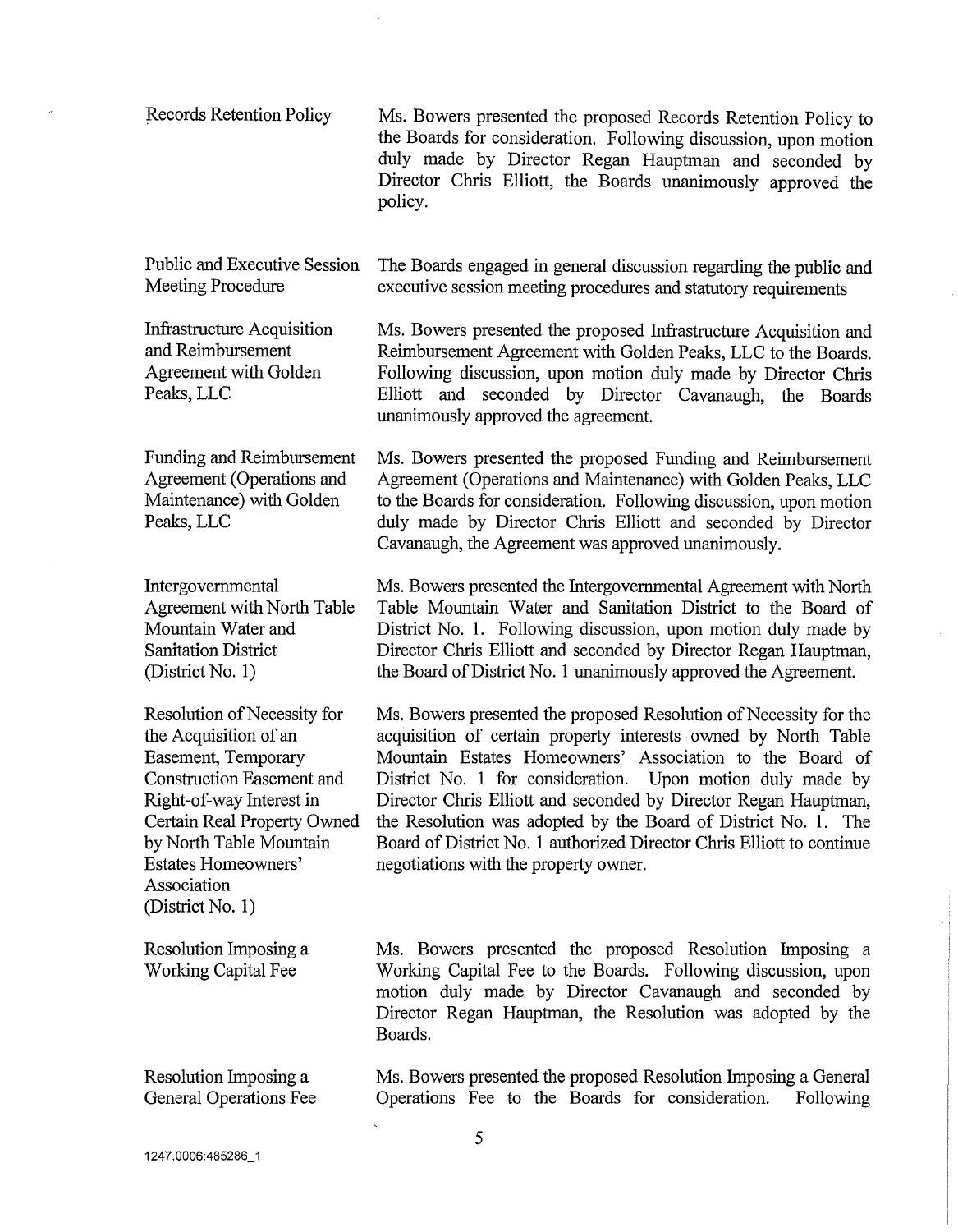discussion, upon motion duly made by Director Cavanaugh and seconded by Director Regan Hauptman, the Boards adopted the Resolution.

- District Operating Agreement Ms. Bowers presented the proposed District Operating Agreement to the Boards. Following discussion, upon motion duly made by Director Chris Elliott and seconded by Director Ron Hauptman, the agreement was unanimously approved by the Boards. District No. 1 will serve as the operating district and District No. 2 will serve as the financing district.
- Property Disclosures Ms. Bowers presented the proposed property disclosures required by the Service Plan to the Boards for consideration. Following discussion, upon motion duly made by Director Chris Elliott and seconded by Director Regan Hauptman, the disclosures were unanimously approved by the Boards.

Maintenance Agreement with Jefferson County for Underdrain Maintenance (District No. 1) Ms. Bowers presented the proposed Maintenance Agreement with Jefferson County for Underdrain Maintenance to the Board of District No. 1. Following discussion, upon motion duly made by Director Chris Elliott and seconded by Director Regan Hauptman, the Board of District No. 1 unanimously approved the Agreement, subject to final review by Director Chris Elliott and legal counsel.

Covenants and Restrictions Ms. Bowers presented the proposed Covenants and Restrictions to the Boards for approval and consent. Following discussion, upon motion duly made by Director Cavanaugh and seconded by Director Regan Hauptman, the Boards consented to the Covenants and Restrictions, subject to final review by Director Chris Elliott and legal counsel.

## **Financial Report/ClaimsPayable/ Financial Matters**

| <b>Discuss Financing Options</b><br>and Schedule           | The Boards engaged in general discussion regarding the financing<br>options and schedule.                                                                                                                                                                                                                            |
|------------------------------------------------------------|----------------------------------------------------------------------------------------------------------------------------------------------------------------------------------------------------------------------------------------------------------------------------------------------------------------------|
| Authorize Signors to District<br><b>Operating Accounts</b> | Following Discussion, upon a motion duly made and seconded,<br>the Boards authorized Director Cavanaugh and Director Chris<br>Elliott to be signors for the Districts' operating accounts.                                                                                                                           |
| 2012 Budget Hearing                                        | Director Chris Elliott opened the public hearing on the 2012<br>budget. After no public comment was made, the hearing was<br>closed. Ms. Hunsche presented the 2012 budget to the Boards.<br>Following discussion, upon motion duly made by Director<br>Cavanaugh and seconded by Director Chris Elliott, the Boards |